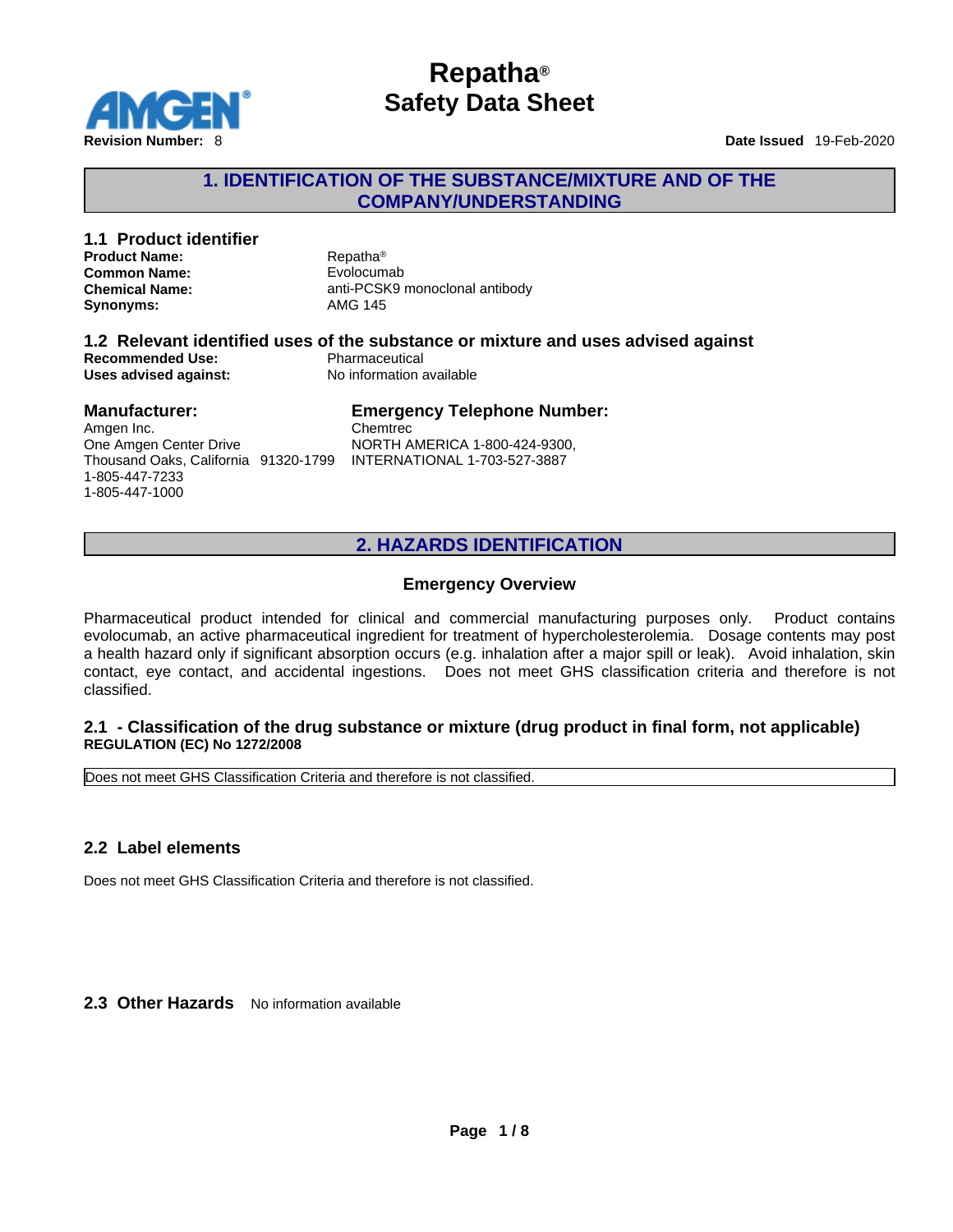

## **3. COMPOSITION/INFORMATION ON INGREDIENTS**

### **3.1 Substances**

| Ingredients:          | Each prefilled syringe and prefilled SureClick® autoinjector pen contains 140 mg/mL<br>evolocumab and each single-use Pushtronex <sup>®</sup> system (on-body infuser with prefilled<br>cartridge) contains 120 mg/mL of evolocumab with Proline, Glacial acetic acid, Polysorbate<br>80, and Sodium hydroxide (to pH of 5.0). |
|-----------------------|--------------------------------------------------------------------------------------------------------------------------------------------------------------------------------------------------------------------------------------------------------------------------------------------------------------------------------|
| <b>Chemical Name:</b> | anti-PCSK9 monoclonal antibody                                                                                                                                                                                                                                                                                                 |
| <b>CAS-No:</b>        | 1256937-27-5                                                                                                                                                                                                                                                                                                                   |

## **4. FIRST AID MEASURES**

### **4.1 Description of first-aid measures**

| <b>Eye Contact:</b>        | In the case of contact with eyes, rinse immediately with plenty of water and seek medical<br>advice.                                            |
|----------------------------|-------------------------------------------------------------------------------------------------------------------------------------------------|
| <b>Skin Contact:</b>       | Wash off immediately with soap and plenty of water removing all contaminated clothes and<br>shoes. Consult a physician if necessary.            |
| Inhalation:                | Move to fresh air. If symptoms persist, call a physician.                                                                                       |
| Ingestion:                 | If symptoms persist, call a physician. Do not induce vomiting without medical advice. Never<br>give anything by mouth to an unconscious person. |
| <b>Notes to Physician:</b> | Treat symptomatically.                                                                                                                          |

## **5. FIRE-FIGHTING MEASURES**

### **5.1 Extinguishing media**

| <b>Flammable Properties:</b> | Not applicable/aqueous solution.                                                                           |
|------------------------------|------------------------------------------------------------------------------------------------------------|
| <b>Extinguishing Media:</b>  | Use extinguishing measures that are appropriate to local circumstances and the<br>surrounding environment. |

## **5.2 Special hazards arising from the substance or mixture**

**Hazardous Combustion Products:** No information available.

#### **5.3 Advice for firefighters**

| <b>Protective Equipment and</b>      | As in any fire, wear self-contained breathing apparatus pressure-demand, NIOSH |
|--------------------------------------|--------------------------------------------------------------------------------|
| <b>Precautions for Firefighters:</b> | (approved) and full protective gear.                                           |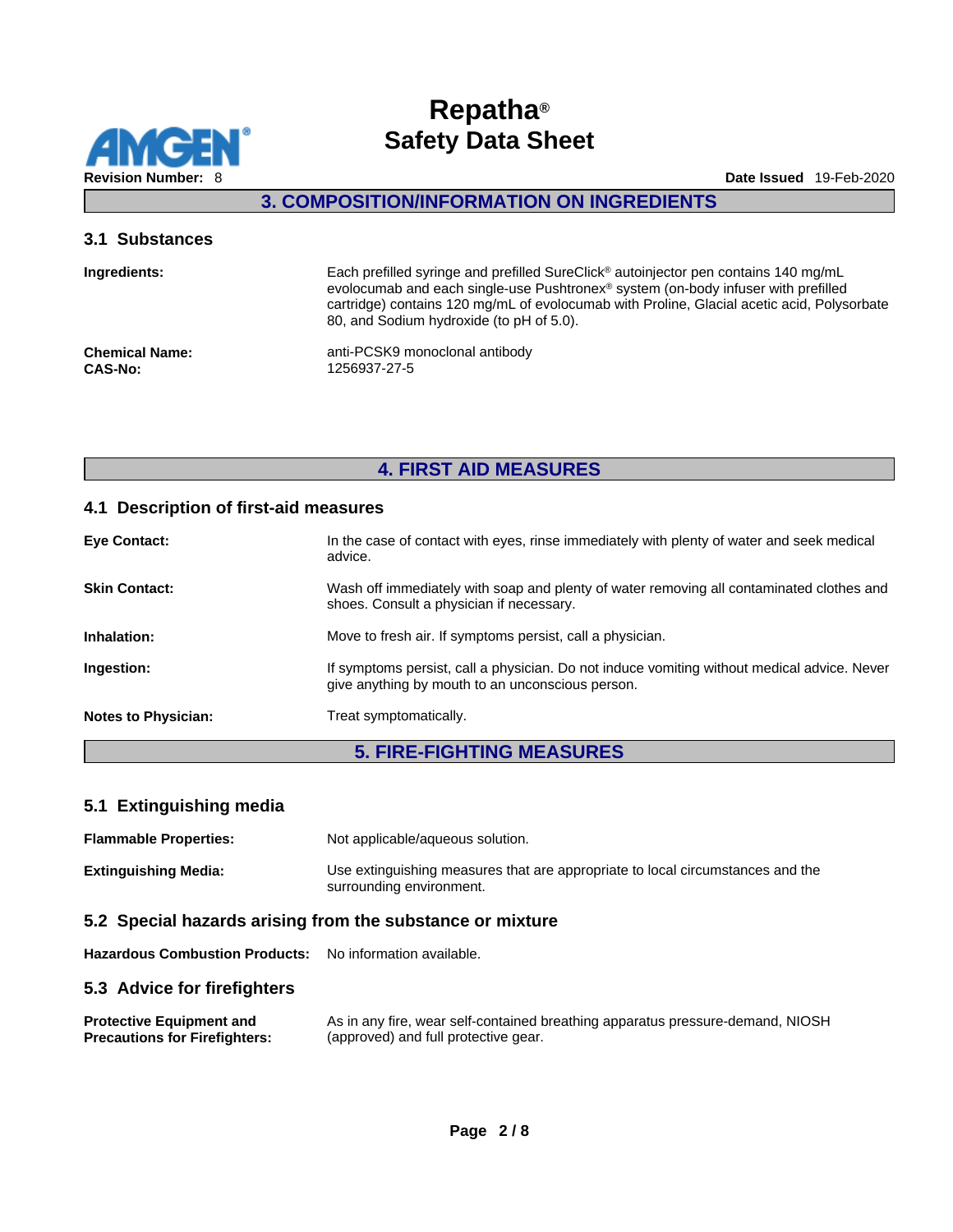

## **6. ACCIDENTAL RELEASE MEASURES**

### **6.1 Personal precautions, protective equipment and emergency procedures**

**Spill Procedures:** If material is released or spilled, cordon off spill area. Take proper precautions to minimize exposure by using appropriate personal protective equipment in cleaning up a spill. If in powder form, wet down spilled material to minimize airborne dispersion. Soak up material with absorbent e.g., paper towels, and wash spill area thoroughly with appropriate cleaning materials. Dispose of collected material in accordance with applicable waste disposal regulations. Avoid release to the environment.

## **7. HANDLING AND STORAGE**

### **7.1 Precautions for Safe Handling**

Handling and Storage: **Avoid contact with skin, eyes** or clothing. Do not eat, drink or smoke in work areas. Use adequate ventilation to minimize exposure. Wash hands, face and other potentially exposed areas immediately after handling this material. Remove contaminated clothing prior to entering eating areas. Clean protective equipment thoroughly after each use. Store in a well ventilated area.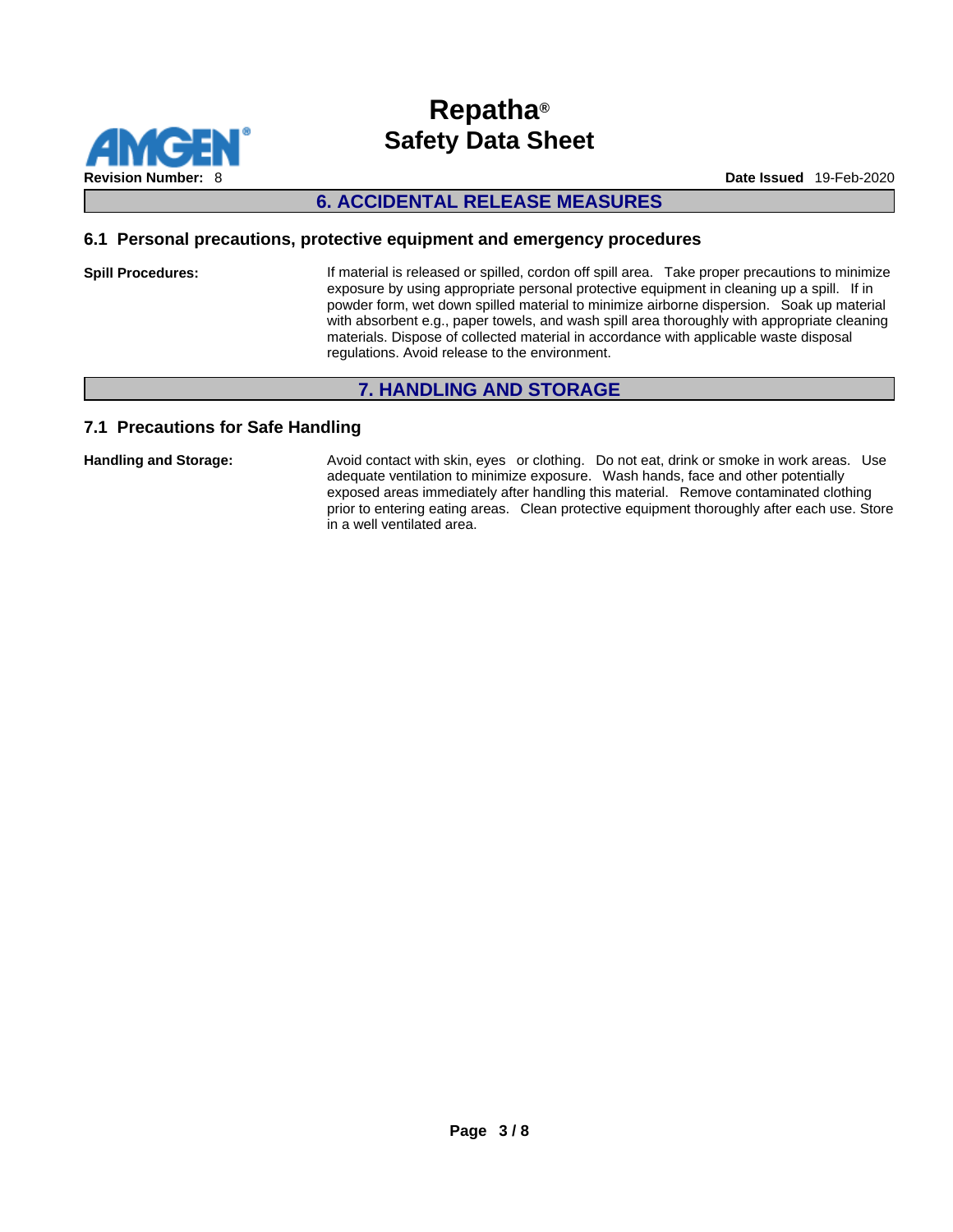

## **8. EXPOSURE CONTROLS/PERSONAL PROTECTION**

## **8.1 Control parameters**

| <b>Occupational Exposure Limit:</b>  | No exposure guidelines established by ACGIH, NIOSH or OSHA. Amgen recommends an<br>occupational exposure limit (OEL) of 140 $\mu$ g/m <sup>3</sup> as an 8-hour time weighted average over<br>a 40-hour work week. The OEL is designed as an acceptable airborne concentration of a<br>substance for which it is believed that workers may be repeatedly exposed day after day<br>without adverse health effects. Evolocumab has been classified per Amgen's Hazard<br>Classification System as an Occupational Exposure Band 2 compound (100 $\mu$ g/m <sup>3</sup> - 1000<br>$\mu$ g/m <sup>3</sup> ). |
|--------------------------------------|----------------------------------------------------------------------------------------------------------------------------------------------------------------------------------------------------------------------------------------------------------------------------------------------------------------------------------------------------------------------------------------------------------------------------------------------------------------------------------------------------------------------------------------------------------------------------------------------------------|
| <b>Engineering Controls:</b>         | When practicable, handle material in enclosed processes or in processes with effective<br>local exhaust ventilation or within a chemical hood.                                                                                                                                                                                                                                                                                                                                                                                                                                                           |
| 8.2 Exposure controls                |                                                                                                                                                                                                                                                                                                                                                                                                                                                                                                                                                                                                          |
| <b>Personal Protective Equipment</b> |                                                                                                                                                                                                                                                                                                                                                                                                                                                                                                                                                                                                          |
| <b>Eye/face Protection:</b>          | Wear safety glasses with side shields, chemical splash goggles, or safety glasses with side<br>shields and a full-face shield to prevent contact with eyes. The choice of protection should<br>be based on the job activity and potential for exposure to the eyes and face.                                                                                                                                                                                                                                                                                                                             |
| <b>Skin Protection:</b>              | Use gloves or other appropriate personal protective equipment if skin contact with<br>formulation is possible. Wear lab coat or other protective over garment if splashing is<br>possible. The choice of protection should be based on the job activity and potential for skin<br>contact.                                                                                                                                                                                                                                                                                                               |
| <b>Respiratory Protection:</b>       | When possible, handle material in enclosed processes or containers. If it is properly<br>handled with effective local exhaust ventilation or containment, respiratory protection may<br>not be needed. For procedures involving larger quantities or dust/aerosol generating<br>procedures such as weighing or a large transfer of liquids, an air-purifying respirator with<br>NIOSH approval for dusts and mists may be needed. The choice of protection should be<br>based on the job activity and the potential for exposure.                                                                        |
| Other:                               | Wash hands, face and other potentially exposed areas after handling material (especially<br>before eating, drinking or smoking). Clean protective equipment thoroughly after each use.                                                                                                                                                                                                                                                                                                                                                                                                                   |

### **8.3 Environmental exposure controls**

**Environmental Exposure Controls** Avoid release to the environment.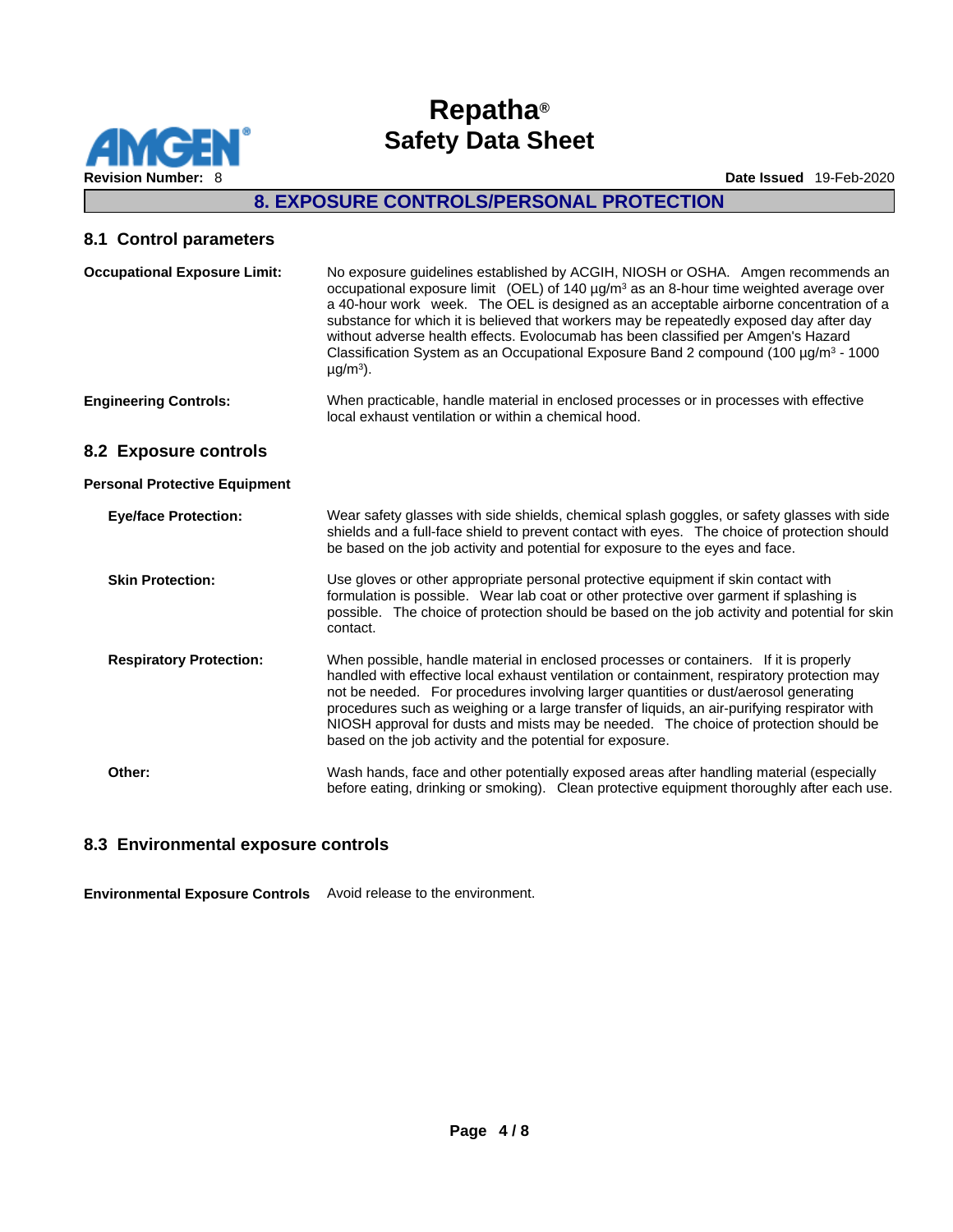

**9. PHYSICAL AND CHEMICAL PROPERTIES** 

Clear to opalescent; Colorless to yellowish **Liquid Molecular Weight:** ~144 kDa **Odor:** No information available No information available<br>5.0 **Melting Point:** No information available **Not applicable Evaporation Rate:** No information available **Not applicable Not applicable No information available No information available Relative density:** No information available **Aqueous solution Partition Coefficient (log Kow):** No information available

## **10. STABILITY AND REACTIVITY**

| <b>10.1 Reactivity</b>                          | No information available |
|-------------------------------------------------|--------------------------|
| <b>10.2 Chemical stability</b>                  | No information available |
| 10.3 Possibility of hazardous<br>reactions      | No information available |
| 10.4 Conditions to avoid                        | No Information available |
| 10.5 Incompatible materials                     | No information available |
| <b>10.6 Hazardous</b><br>decomposition products | No information available |
| 10.7 Other information                          | None                     |

## **11. TOXICOLOGICAL INFORMATION**

#### **11.1 Information on toxicological effects**

| <b>Acute Toxicity:</b><br><b>Skin corrosion/irritation:</b><br>Serious eye damage/eye irritation: | Does not meet GHS Classification Criteria and therefore is not classified.<br>Does not meet GHS Classification Criteria and therefore is not classified.<br>Does not meet GHS Classification Criteria and therefore is not classified. |
|---------------------------------------------------------------------------------------------------|----------------------------------------------------------------------------------------------------------------------------------------------------------------------------------------------------------------------------------------|
| <b>Respiratory or skin sensitization:</b>                                                         | Does not meet GHS Classification Criteria and therefore is not classified.                                                                                                                                                             |
| Germ cell mutagenicity:                                                                           | Not genotoxic based on a battery of in vitro and in vivo studies. Based on data, the GHS<br>classification criteria are not met.                                                                                                       |
| <b>Carcinogenicity:</b>                                                                           | Does not meet GHS Classification Criteria and therefore is not classified.                                                                                                                                                             |
| <b>Reproductive toxicity:</b>                                                                     | Does not meet GHS Classification Criteria and therefore is not classified.                                                                                                                                                             |
| <b>STOT - single exposure:</b>                                                                    | Does not meet GHS Classification Criteria and therefore is not classified.                                                                                                                                                             |
| STOT - repeated exposure:<br><b>Aspiration Hazard:</b>                                            | Does not meet GHS Classification Criteria and therefore is not classified.<br>Does not meet GHS Classification Criteria and therefore is not classified.                                                                               |
|                                                                                                   |                                                                                                                                                                                                                                        |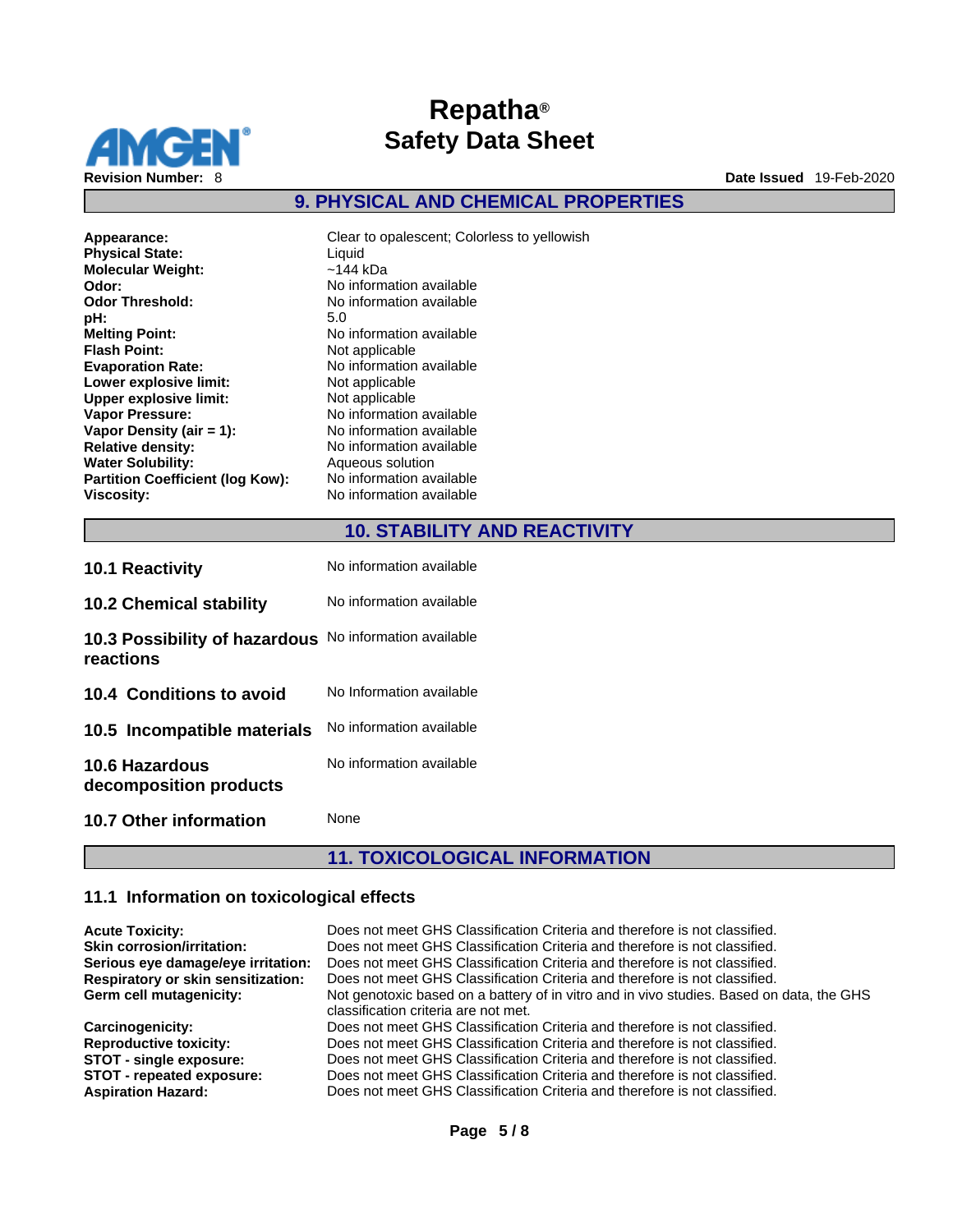

**12. ECOLOGICAL INFORMATION** 

| 12.1 Toxicity                                                       |                          |  |
|---------------------------------------------------------------------|--------------------------|--|
| <b>Ecotoxicity effects:</b>                                         | No information available |  |
| 12.2 Persistence and degradability                                  |                          |  |
| Persistence/Degradability:                                          | No information available |  |
| 12.3 Bioaccumulative potential                                      |                          |  |
| <b>Bioaccumulation/Accumulation:</b> No information available       |                          |  |
| 12.4 Mobility in soil                                               |                          |  |
| Mobility in Environmental Media: No information available           |                          |  |
| 12.5 Results of PBT and vPvB assessment                             |                          |  |
| <b>Results of PBT and vPvB assessment:</b> No information available |                          |  |
| 12.6 Other adverse effects                                          |                          |  |
|                                                                     |                          |  |

## **13. DISPOSAL CONSIDERATIONS**

#### **13.1 Waste treatment methods**

**Other Adverse Effects:** No information available

**Waste Disposal Method:** The Repatha® Pushtronex® system (on-body infusor with prefilled cartridge) contains 3 silver oxide batteries. Dispose of waste according to prescribed federal, state, local and competent authority guidelines.

## **14. TRANSPORT INFORMATION**

**DOT:** Not regulated by U.S. DOT, IATA, or IMDG.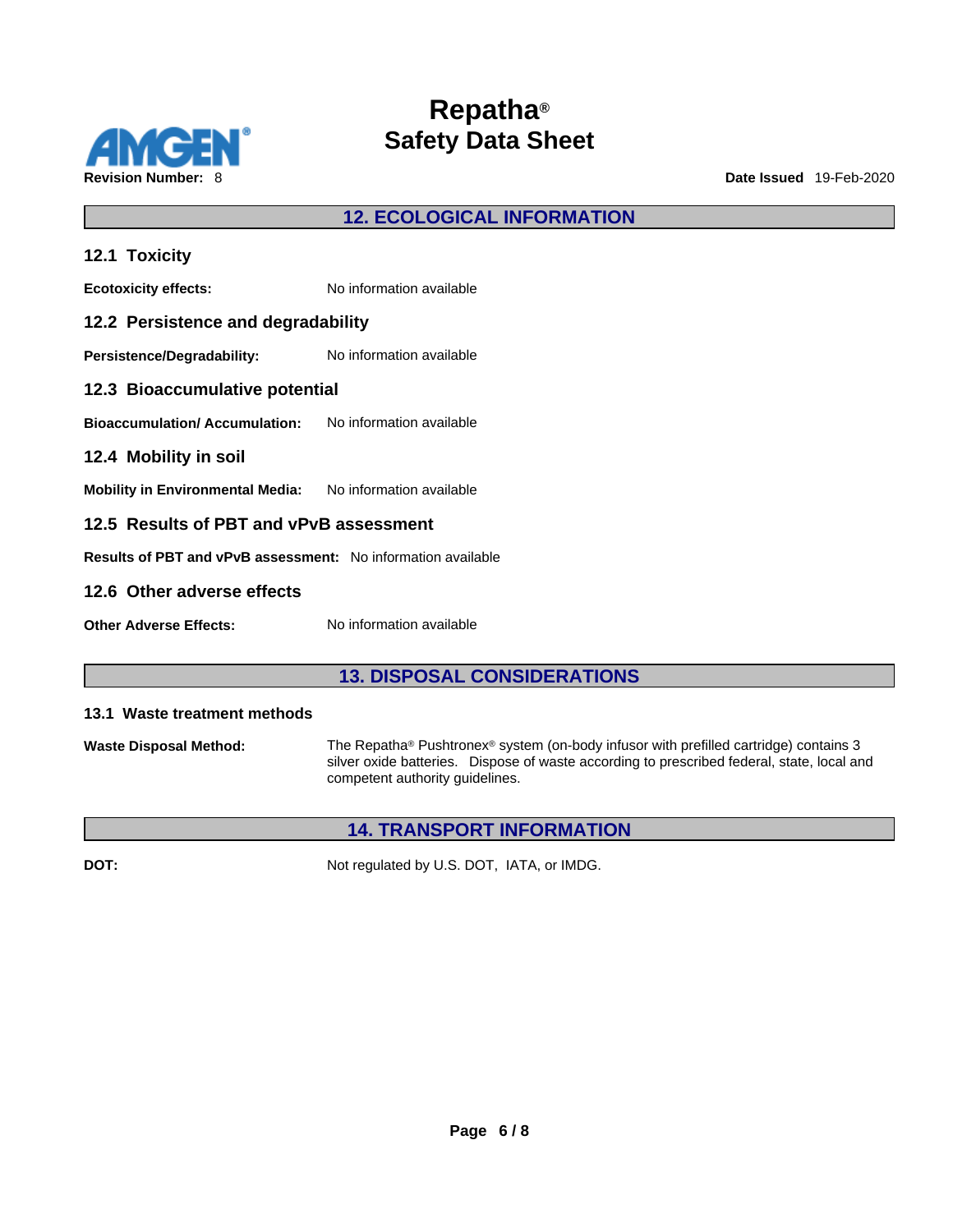

**15. REGULATORY INFORMATION** 

## **15.1 Safety, health and environmental regulations/legislation specific for the substance or mixture**

**International Inventories**

| <b>TSCA:</b>         |  |
|----------------------|--|
| <b>EINECS/ELINCS</b> |  |
| <b>DSL/NDSL</b>      |  |
| PICCS:               |  |
| <b>ENCS:</b>         |  |
| CHINA:               |  |
| AICS:                |  |
| <b>KECL:</b>         |  |
|                      |  |

**Legend** 

**TSCA** - United States Toxic Substances Control Act Section 8(b) Inventory  **EINECS/ELINCS** - European Inventory of Existing Commercial Chemical Substances/EU List of Notified Chemical Substances **DSL/NDSL** - Canadian Domestic Substances List/Non-Domestic Substances List **PICCS** - Philippines Inventory of Chemicals and Chemical Substances **ENCS** - Japan Existing and New Chemical Substances **IECSC** - China Inventory of Existing Chemical Substances **AICS** - Australian Inventory of Chemical Substances **KECL** - Korean Existing and Evaluated Chemical Substances

#### **State Regulations**

**California Proposition 65:** This product does not contain any Proposition 65 chemicals.

### **15.2 Chemical safety assessment**

No CSA has been conducted.